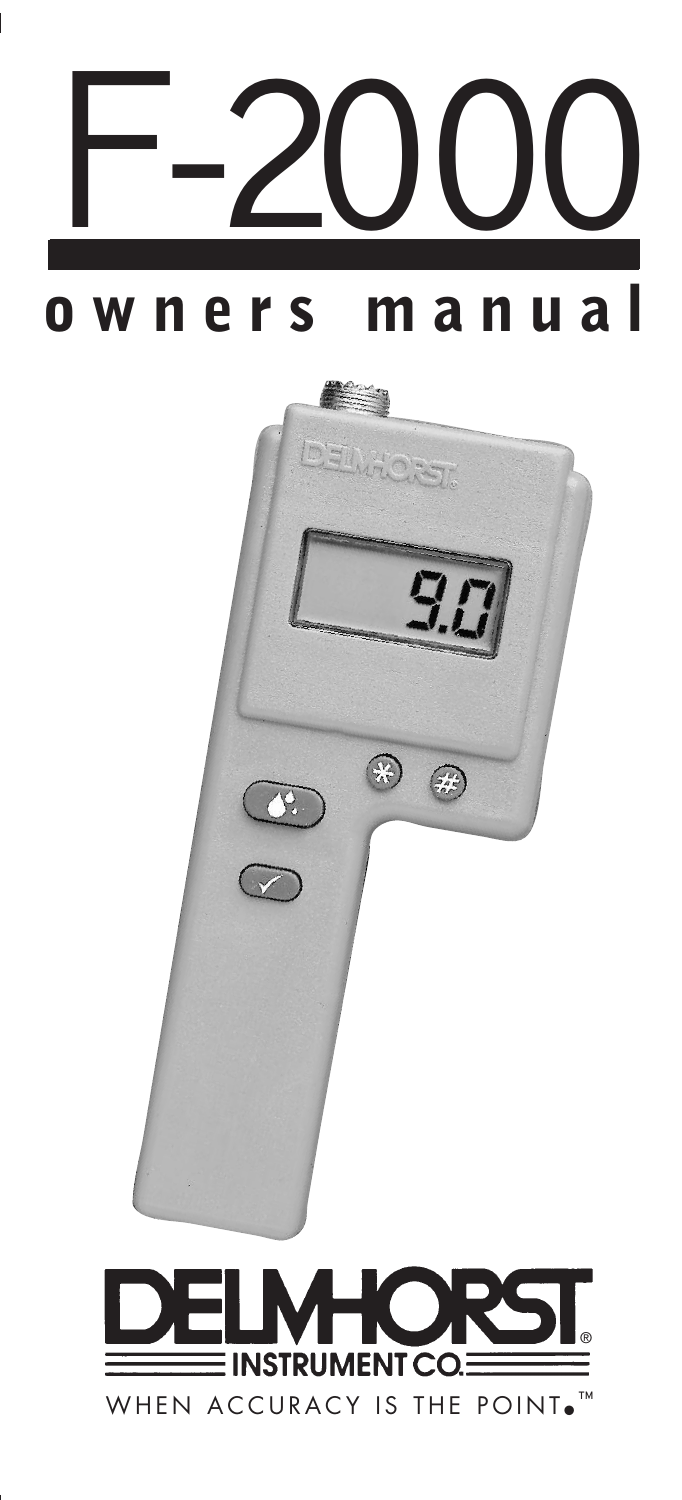### **TABLE OF CONTENTS**

- F-2000 Features  $\mathcal{P}$
- $\overline{3}$ Before You Begin
- $\overline{3}$ Check Calibration
- $\overline{4}$ Set the Scale
- 4 Change the Set-Point
- To Check Accumulated Readings 5
- 5 To Reset Meter
- Taking a Reading 6
- Testing Baled Hay 6
- Testing in the Windrow 6
- Factors Affecting Your Reading 8
- Range of Moisture Content 8
- Hay Temperature 9
- 9 Curing
- 10 Density
- 10 Use of Preservatives
- 10 Sample Size
- 11 Care of Your Meter
- 12 Service For Your Meter
- 13 Warranty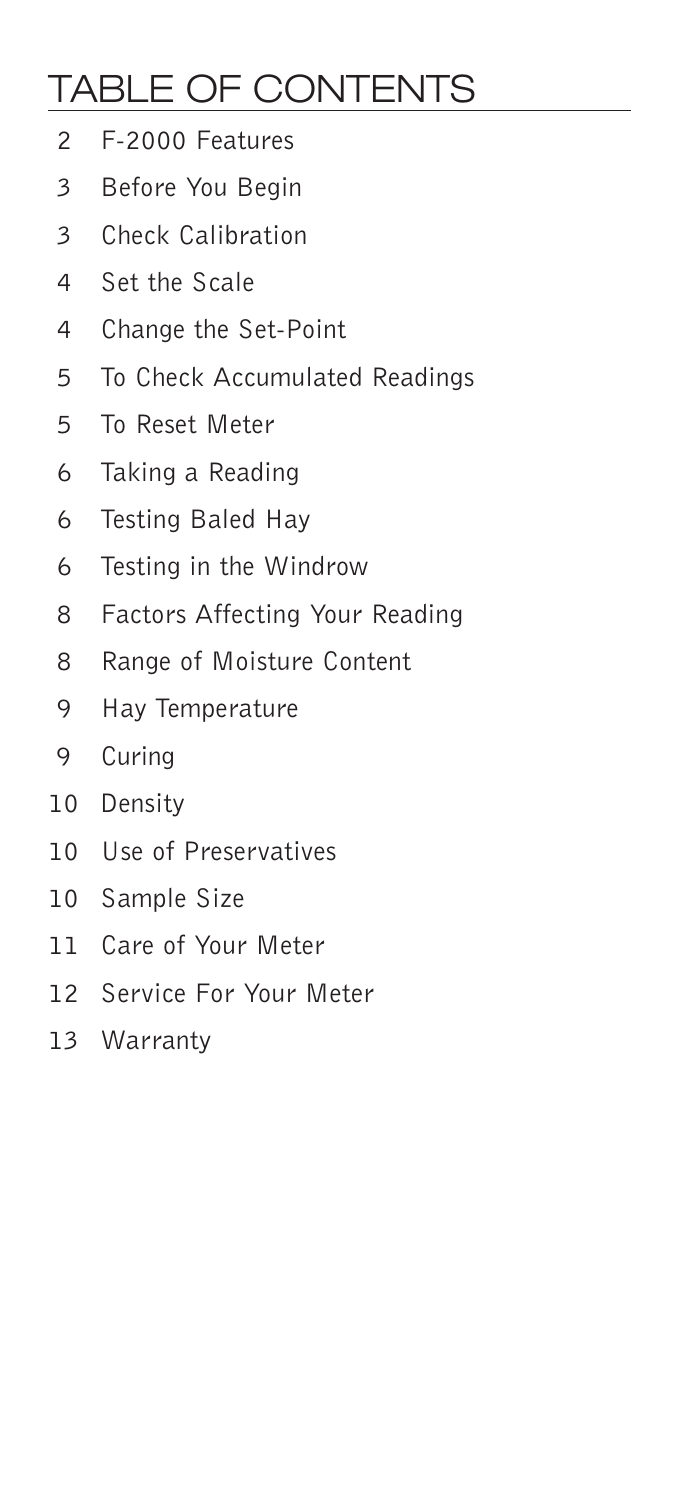# DELMHORST F-2000



## F-2000 FEATURES

- ▶6% to 40% moisture range for alfalfa hay
- Digital readout
- $\blacktriangleright$  Built-in calibration check
- Temperature stable circuit
- Ergonomic case design
- Includes (1) 9-volt battery
- Three year warranty
- $\blacktriangleright$  60 years of proven quality, accuracy and service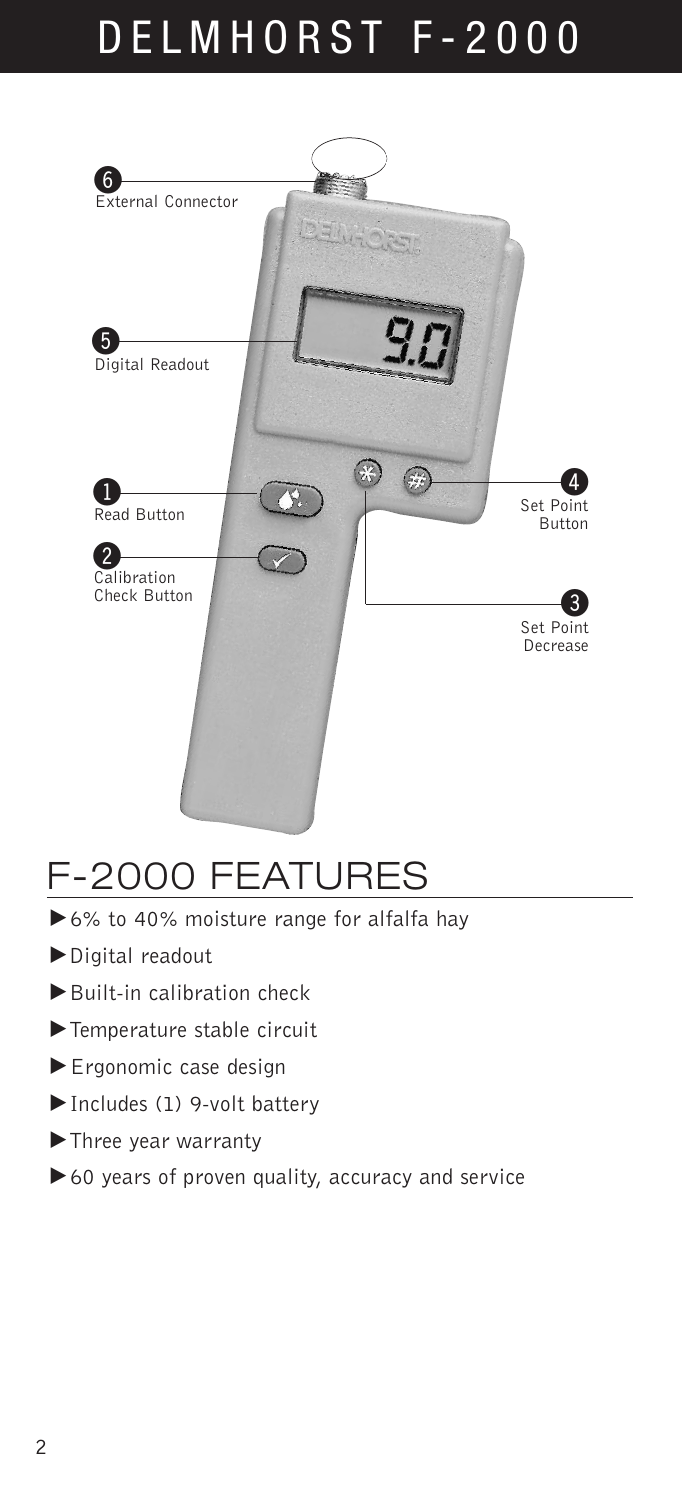## **BEFORE YOU BEGIN**

#### **Button Functions**

- READ BUTTON Reads the percent moisture content value %MC.
- 2 CALIBRATION CHECK BUTTON Checks the meter calibration. Displays the average of up to 100 accumulated readings; displays the highest stored reading; erases the readings.
- SET POINT (DECREASE) BUTTON Acts as an arrow button, when pressed after the setpoint button, to decrease the set point to a lower value.
- **4** SET POINT BUTTON Displays the current set-point. Also acts as an arrow (scroll) button to increase the set-point value in 1% increments.

When the battery is replaced, the meter displays its software version for one second and then turns itself off. After replacing the battery, you must reset the meter as described on page 5.

## **CHECK CALIBRATION**

- Remove the probe from the top of the meter.
- $\triangleright$  Press and hold the read button  $\bigcirc$  and check button  $\bigcirc$ simultaneously. Meter is in calibration if it displays "12"  $(\pm$  .2) regardless of the scale setting.

If you check the calibration and the display does not read "12," it is likely an indication of a low battery. If this occurs, change the battery immediately. Continued use with a low battery may cause the meter to go out of calibration. If you have a fresh battery and the instrument still does not indicate an acceptable calibration, return it to DELMHORST for service. See Service for Your Meter section.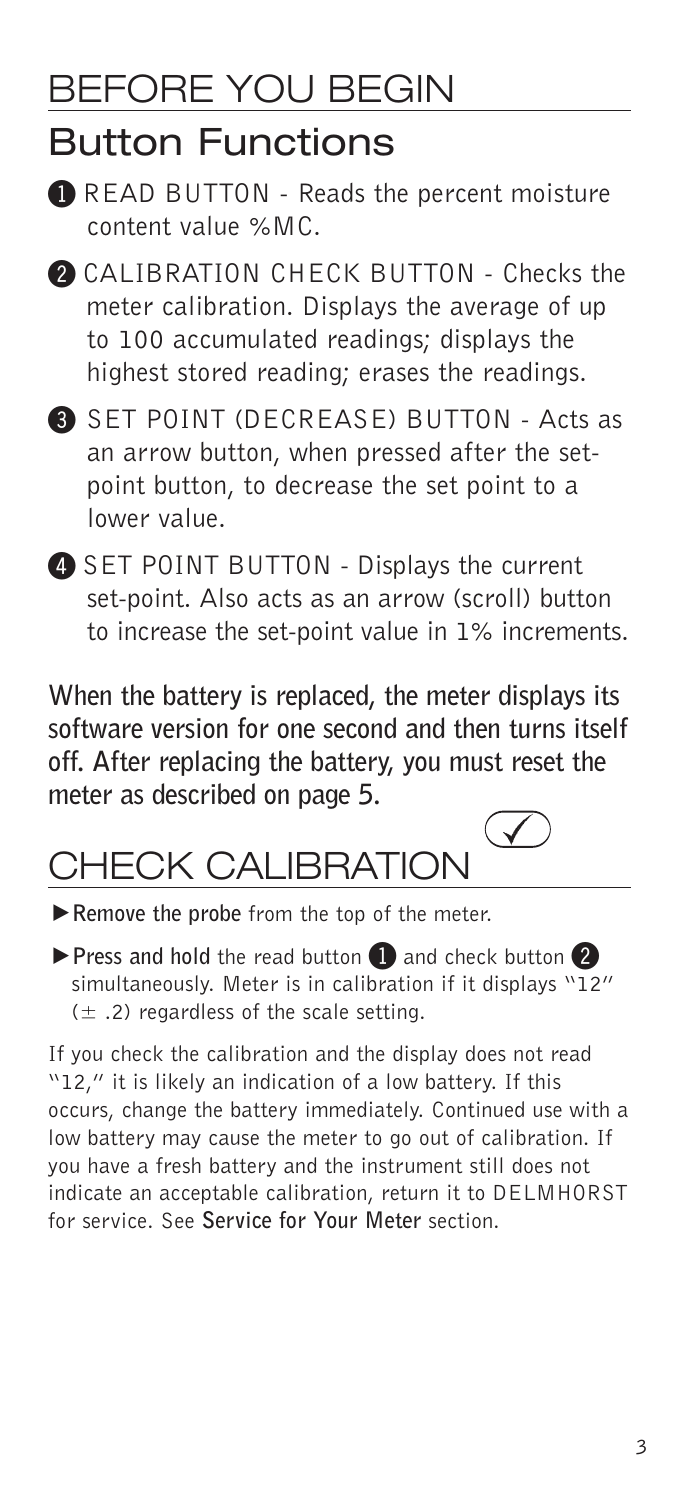## CHANGE THE SET-POINT

 $\blacktriangleright$  To change the set-point value press the set-point button 4. The meter will display the current set-point value.

 $\blacktriangleright$  To scroll forward to a higher value, hold the set-point button  $\overline{4}$  while the current value is displayed and scroll to the set-point value desired.

- To scroll backward through the set-point values, press and release the set-point button  $\overline{4}$ . Within one second press and hold the scale button  $\beta$ .
- Continue to hold the scale button 3 and the set-point value will decrease.
- ▶ When scrolling in either direction, release the button to stop at your desired set-point.

If the meter reads a %MC higher than that of the set-point, a buzzer will sound.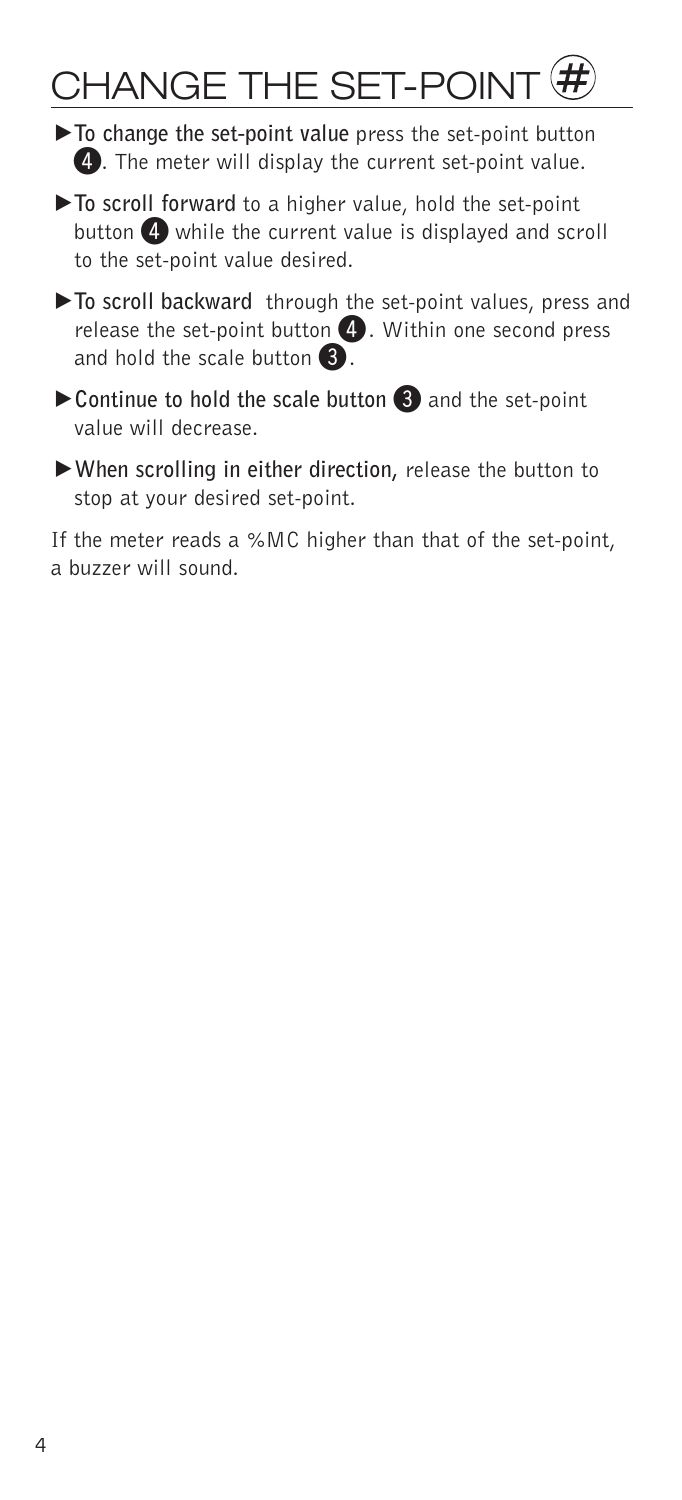#### TO CHECK ACCUMUI ATFD **READINGS**

This feature allows you to view the total number of all accumulated readings for the given product you have chosen, the average of those readings, and the highest stored reading.

- $\blacktriangleright$  To add a reading to the sum of all previously stored readings, release the read button  $\bigoplus$  within 2 seconds. If you press and hold the read button  $\bigoplus$ , the meter will repeat its read cycle, but will not add a new reading to the storage until the button is released.
- $\blacktriangleright$  To view the readings press and release the calibration check button  $\Omega$ . First the meter displays the number of accumulated readings for one second, then the average of those readings for two seconds. Then it displays the highest stored reading for two seconds. The total "cycle" time is five seconds
- $\blacktriangleright$  To erase all the accumulated readings, hold the calibration check button  $\Omega$  for more than 5 seconds until the meter displays "0".
- $\blacktriangleright$  To keep the accumulated readings in memory, release the calibration check button  $\Omega$  before the total cycle time is complete.

The meter will accumulate up to 100 readings. After all 100 readings are stored, it will not add new readings until the memory has been cleared. It will also continue to display the average of all 100 readings as a reminder that the memory is full.

Readings below 6% will be displayed as "0". Those above 40% will be displayed as "99.9." Neither will be added to the accumulated readings or used in calculation of average or highest reading.

## **RESET METER**

- $\triangleright$  Press and release the calibration check button  $\Omega$ .
- $\triangleright$  Within one second, press and hold the scale button  $\triangleright$ .
- The meter will reset itself and display "119." This indicates that the meter has been reset to scale  $#1$  (hay) and default set-point 19%. It will also clear all of the readings stored in memory.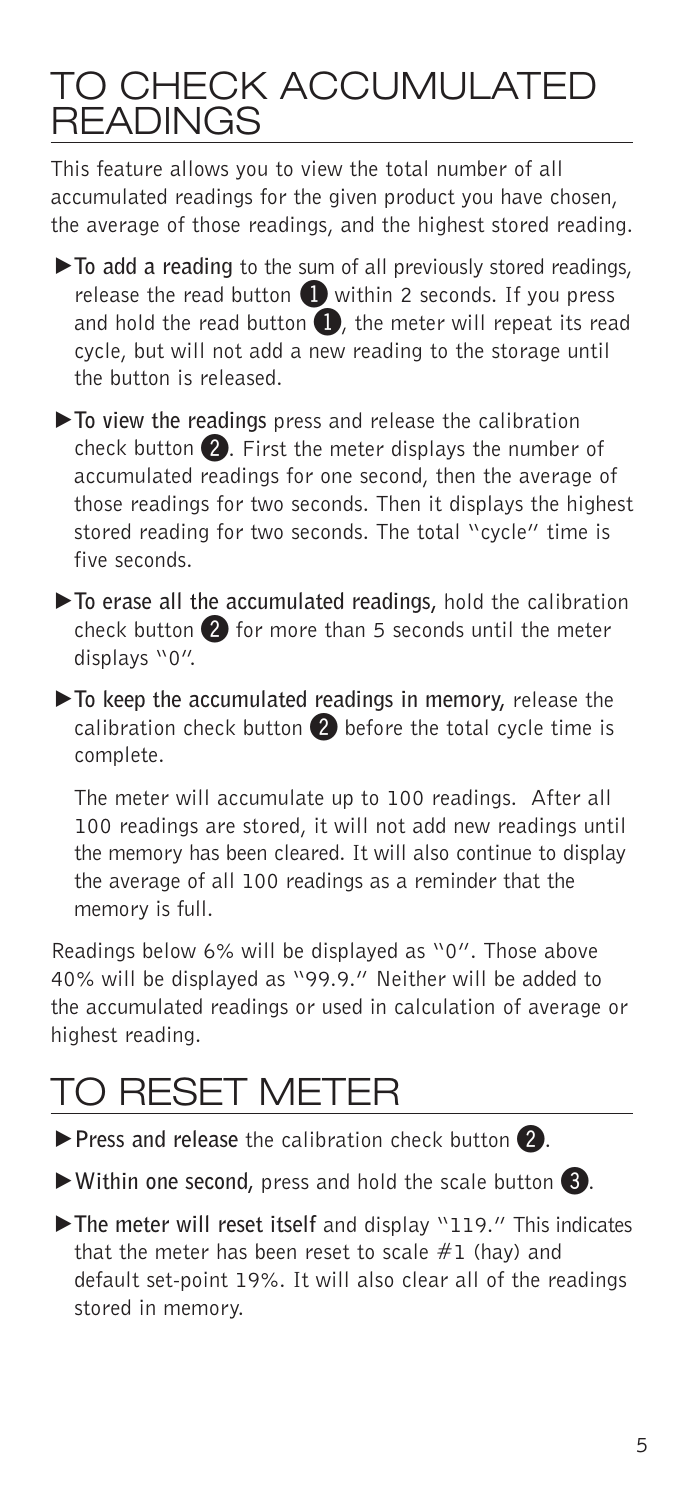## **TAKING A READING**

### **Testing Baled Hav**

- $\triangleright$  Connect the probe to the external connector on the top of the meter.
- $\blacktriangleright$  Insert the probe into the bale.
- ▶ Press the read button 1 The meter displays the % MC for two seconds.

#### **Notes**

- The hay prod is electrically insulated, except at the metal points near the tip. The moisture content measured represents the hay in contact with the tip of the prod only.
- $\blacktriangleright$  Partially cured hay may have wide variations in moisture content throughout the bale. Readings should be taken in several different parts of the bale and the highest readings used as a quideline. The arrangement and compaction of hay fibers in a bale may have an effect on meter readings.
- $\blacktriangleright$  If you are testing high density bales, we recommend using the H-3 handle with the 830-2 10" prod, 830-3 18" prod, or the 830-4 36" prod. Using the handle/prod combination eliminates excess stress on the instrument case that may occur when trying to insert the prod into a high density or large bale.
- $\blacktriangleright$  When using the 36" prod, be sure to guide the prod into the bale with one hand while pushing on the H-3 handle.

## Testing in the Windrow

When testing in the windrow, push down on the pressure button until the palm of your hand touches the screw that holds the button in place. The pressure button depresses a calibrated spring inside the handle. When the screw touches the palm of your hand, the pressure applied on the sample is  $27 - 30$  lbs., which closely simulates the pressure in a standard bale of hav.

There are three ways to test moisture content in the windrow: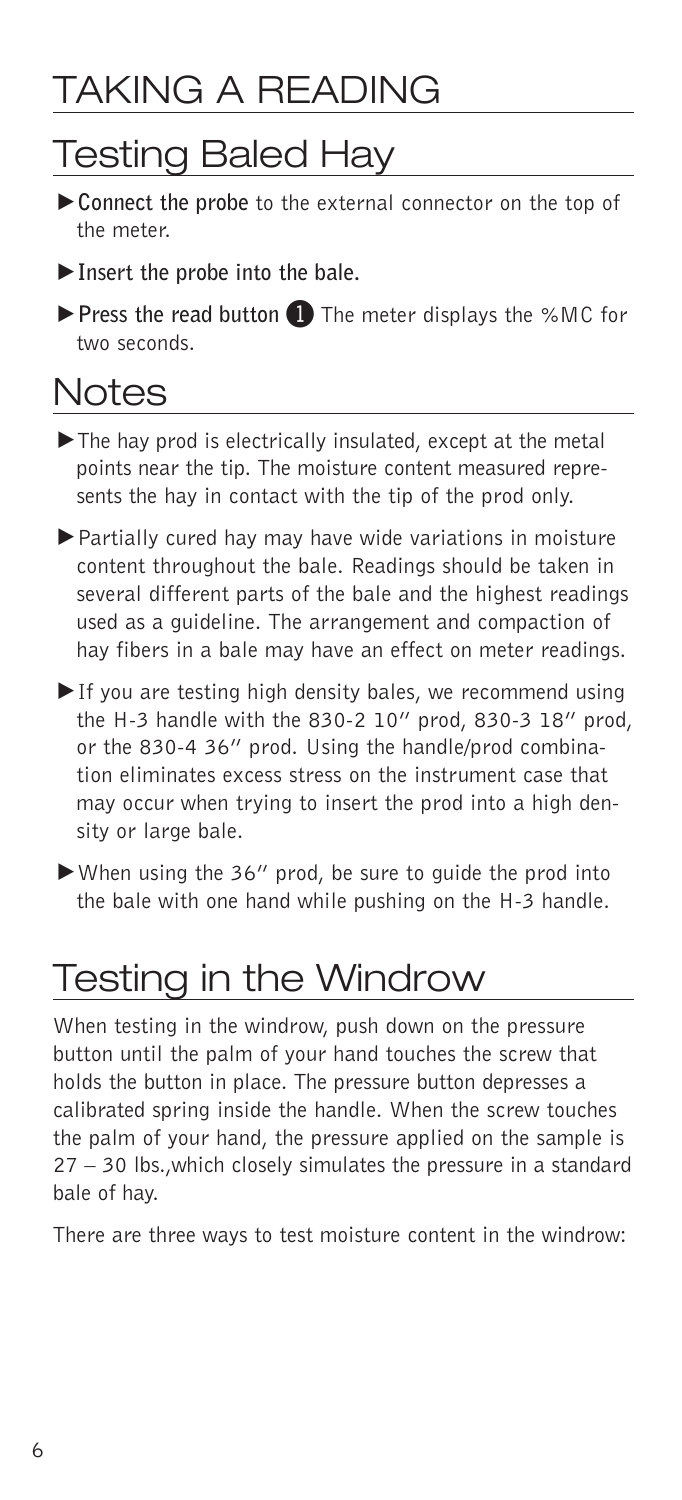#### Test A

- Attach the #831 short pin prod to the H-3 handle and connect the handle to the external connector on top of the meter.
- $\blacktriangleright$  Prepare a representative sample by collecting hay from various parts of the windrow.
- $\triangleright$  Place hav in a non-conductive container (such as a 5 to 10 gallon plastic pail) and apply the short pin prod to the hay.
- $\triangleright$  Press down on the electrode until the head of the screw which holds the pressure button, touches the palm of your hand.
- $\triangleright$  Press the read button  $\bigcirc$  and take a reading.
- $\blacktriangleright$  Mix the sample once again and take at least two more readings. Use the highest readings.

#### **Notes**

- $\blacktriangleright$  Whenever pressure is being applied on the electrode, be sure that the points of the electrode are touching nothing but the hav.
- $\blacktriangleright$  Repeat the steps above if considerable variations are found in the meter readings. To reduce these variations, chop the hay, mix it thoroughly and take several readings by following the procedures above. This will make the moisture distribution in the sample more uniform.

#### **Test B**

- $\blacktriangleright$  Attach the #831 short pin prod to the H-3 handle and connect the handle to the external connector on top of the meter.
- $\blacktriangleright$  Apply the prod to the hay in the windrow and press down on the electrode handle until the head of the screw touches the palm of your hand.
- $\triangleright$  Press the read button  $\bigcirc$  and take a reading.
- $\blacktriangleright$  Make several tests on the hay exposed to the sun, then turn the windrow over and make an equal number of tests on the hay that had been closer to the ground. Use the highest readings.

#### **Notes**

Make sure that the points of the electrode are not touching the ground. The electrode points should make contact with the hay only.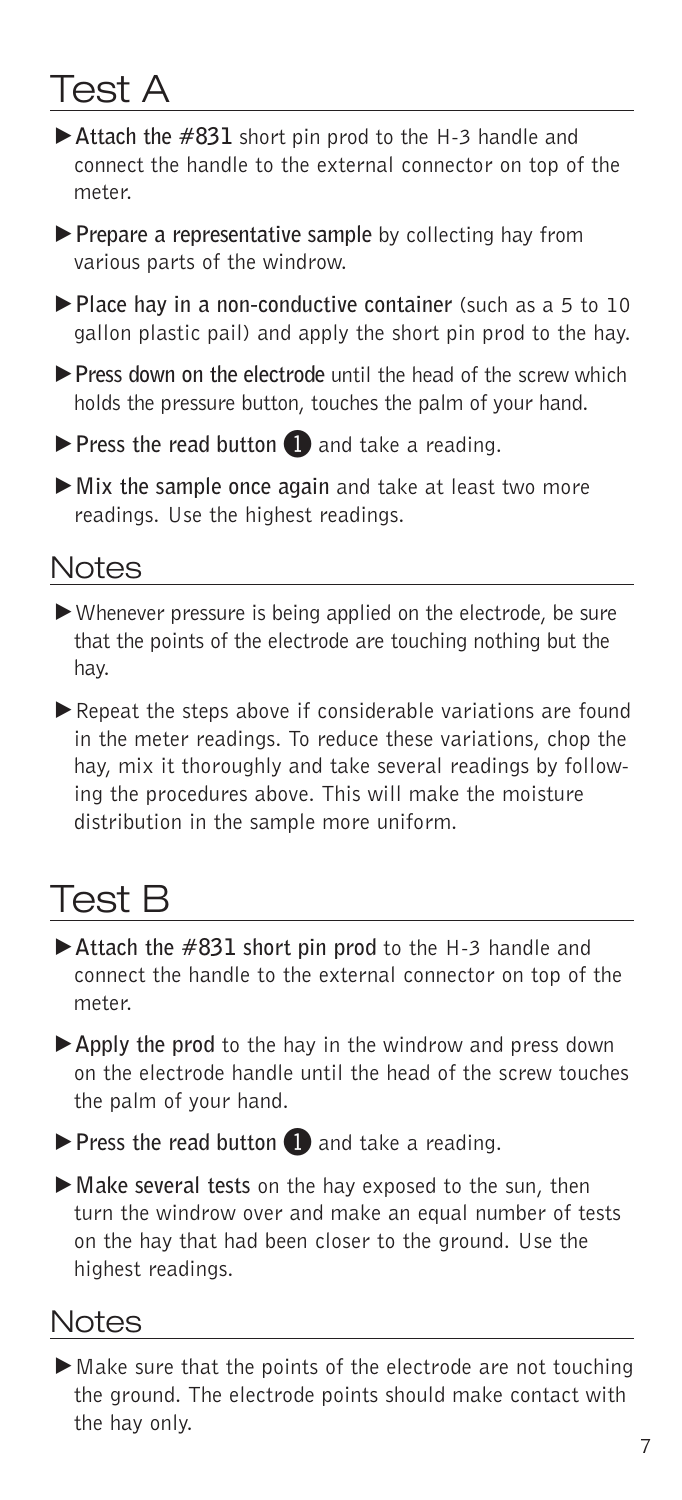### Test C

- $\triangleright$  Select up to five large, slower-drying stems from a section of the windrow.
- $\blacktriangleright$  Place them one at a time across two adjacent points on the # 831 short pin prod.
- $\blacktriangleright$  The average of these stem readings should be about two to five points higher than the actual moisture content.

#### **Notes**

- $\blacktriangleright$  Repeat these steps in different parts of the field and pay special attention to the areas where the hay is heaviest.
- $\blacktriangleright$  The amount of variation found among windrow readings as well as the average stem moisture should be taken into consideration before the decision is made to start baling.

#### **FACTORS AFFECTING YOUR READINGS**

Because of the many variables that affect the electrical meter readings, the indicated moisture content should not be used as an absolute quantitative measurement. Meter readings are very useful guidelines for safe storability of hay.

Meter readings become more significant when they are considered in the light of the density of the bales, anticipated handling and storage, and prevailing climate conditions.

## Range of Moisture Content

The F-2000 is designed to test moisture in hay over a range of 6%-40%. Readings over 30% should be used only as a qualitative indication of high moisture content. Delmhorst moisture meters use the relationship existing between electrical conductivity and moisture content in hay. As moisture content increases, so does the conductivity.

Tests on hay at high moisture content, over 25%, are less accurate. This is mostly due to the variability in moisture distribution. The reduced level of accuracy in the high range does not significantly affect the usefulness of the meter, as a few high readings indicate that some action be taken to dry the hay to avoid spoilage or even self-combustion.

While it is important to note the average of several readings, it is even more important to note the high readings and the frequency at which they occur.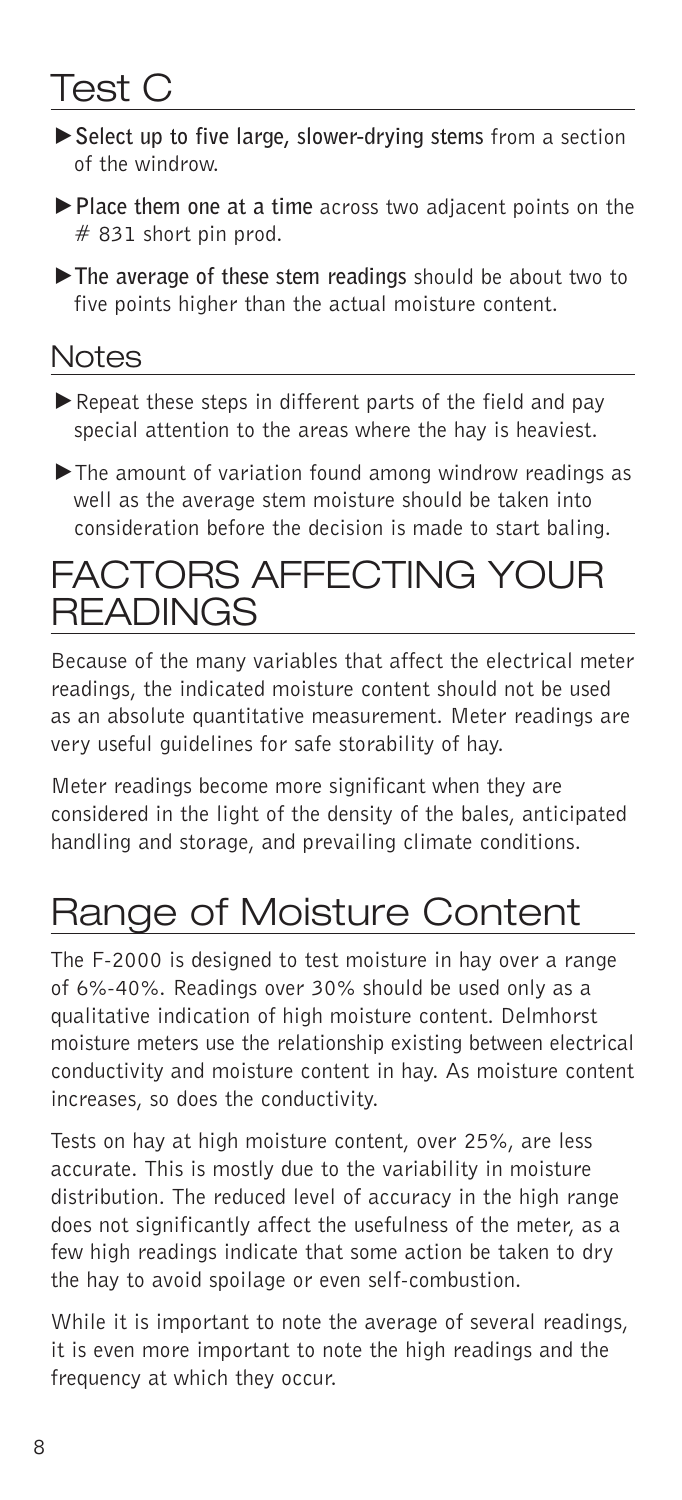## **Hay Temperature**

The F-2000 has been calibrated at 80°F on various samples of different types of hay, mostly alfalfa, and on different cuttings and mixtures. The higher the temperature of the sample, the higher the meter readings will be. Temperatures lower than 80°F cause lower meter readings. The correction is approximately 1% point for every 20° difference. Refer to chart below:

| Subtract from reading |
|-----------------------|
|                       |
|                       |
|                       |
|                       |
|                       |
|                       |
|                       |
|                       |

Example

| Meter reading:                    | 22%                           |
|-----------------------------------|-------------------------------|
| Temperature:                      | $40^{\circ}$ F/5 $^{\circ}$ C |
| Moisture Content: $24\%$ (22 + 2) |                               |

## Curina

Before proper curing has taken place, wide variations in moisture content should be expected in both recently baled hay and hay in the windrow. These variations will be exposed by meter readings taken on different parts of the windrow or bale. The higher the moisture range, the wider are the variations. The more curing has been allowed to take place. the greater uniformity in moisture distribution can be expected.

The validity of the meter readings is closely related to the care spent in sampling the hay to be tested. Whether hay in the windrow or baled hay is tested, the number of tests made should be increased whenever the initial readings show considerable variations.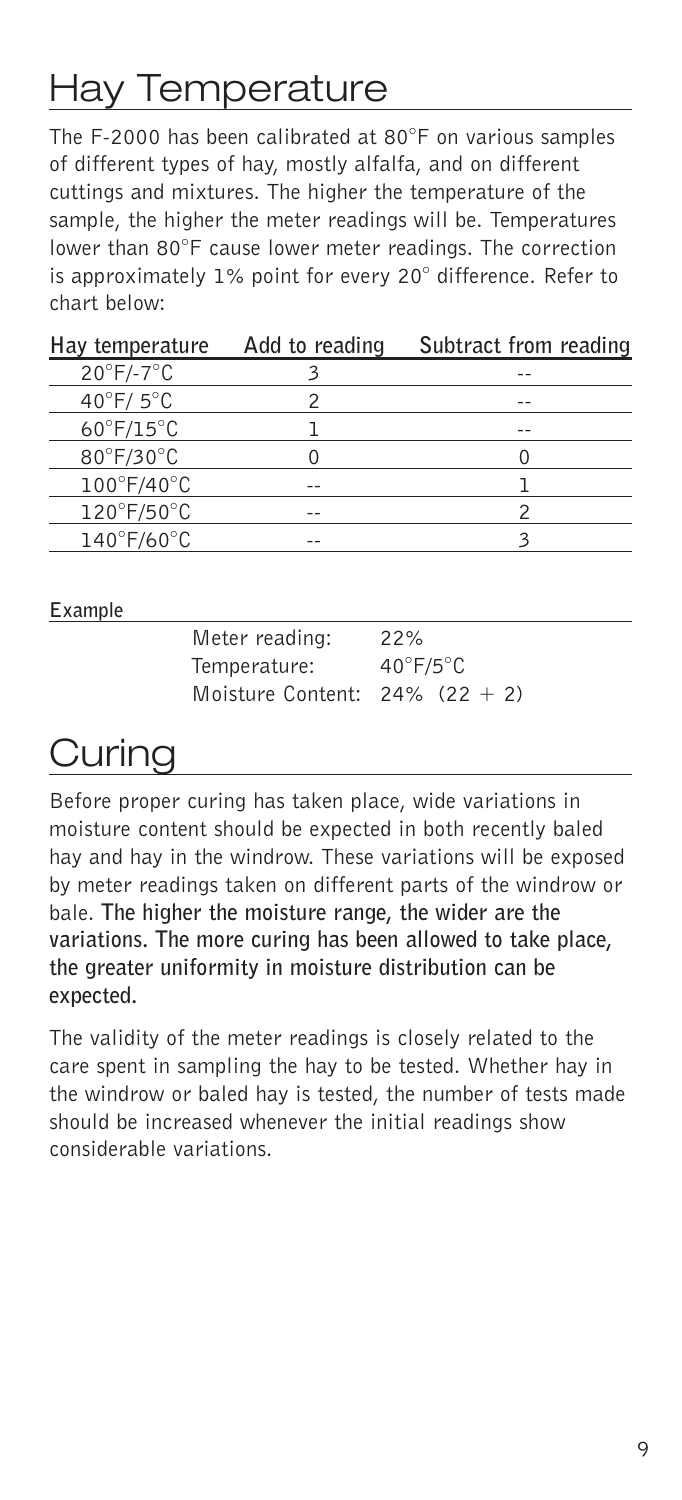## **Densitv**

The calibration of the moisture testers applies to bales of normal "average' density. Generally:

- Denser bales may yield readings 1-2% points higher.
- ▶ Looser bales tend to yield 1-2% point lower.
- Tests in stacks usually yield readings 2%-3% lower.
- Tests on grass hay may yield readings about 3% lower.

Baling should be done according to the lower meter reading.

When testing baled hay, drive the prod across the slices of the bale, not between them. This will ensure firmer and more uniform contact.

When using the short pin prod, uniformity of pressure from one sample to the other is achieved by applying pressure to the "pressure button" at the end of the H-3 handle as described on page 6.

## Use of Preservatives

Hay preservative or stabilizers may also have an affect on meter readings. Normally a bale of hay treated with preservative will read higher than a bale of the same hay that had not been treated. The readings typically increase by 2-4% points, and 24-48 hours after treatment, the readings between the bales tend to equalize.

Occasional higher readings may occur if, in addition to the effect of the increased conductivity due to the stabilizer, the bales tested also show an increase in temperature and "sweating." As the stabilizer becomes more thoroughly absorbed and the sweating subsides, the meter readings recede to the initial level and will continue to decrease, assuming that the bale becomes progressively dryer.

## Sample Size

When testing baled hay, it is essential to take readings at several different points in the bale. Hay moisture may vary a great deal in the same bale. For example, at one point bale moisture may be 20% and at another over 35%.

More tests must be made whenever the variations among readings are greater. If there is a possibility of high moisture areas, samples from these locations should be taken. Areas of high moisture content will spoil, resulting in loss.

It is extremely important to note the high readings and the frequency at which they occur.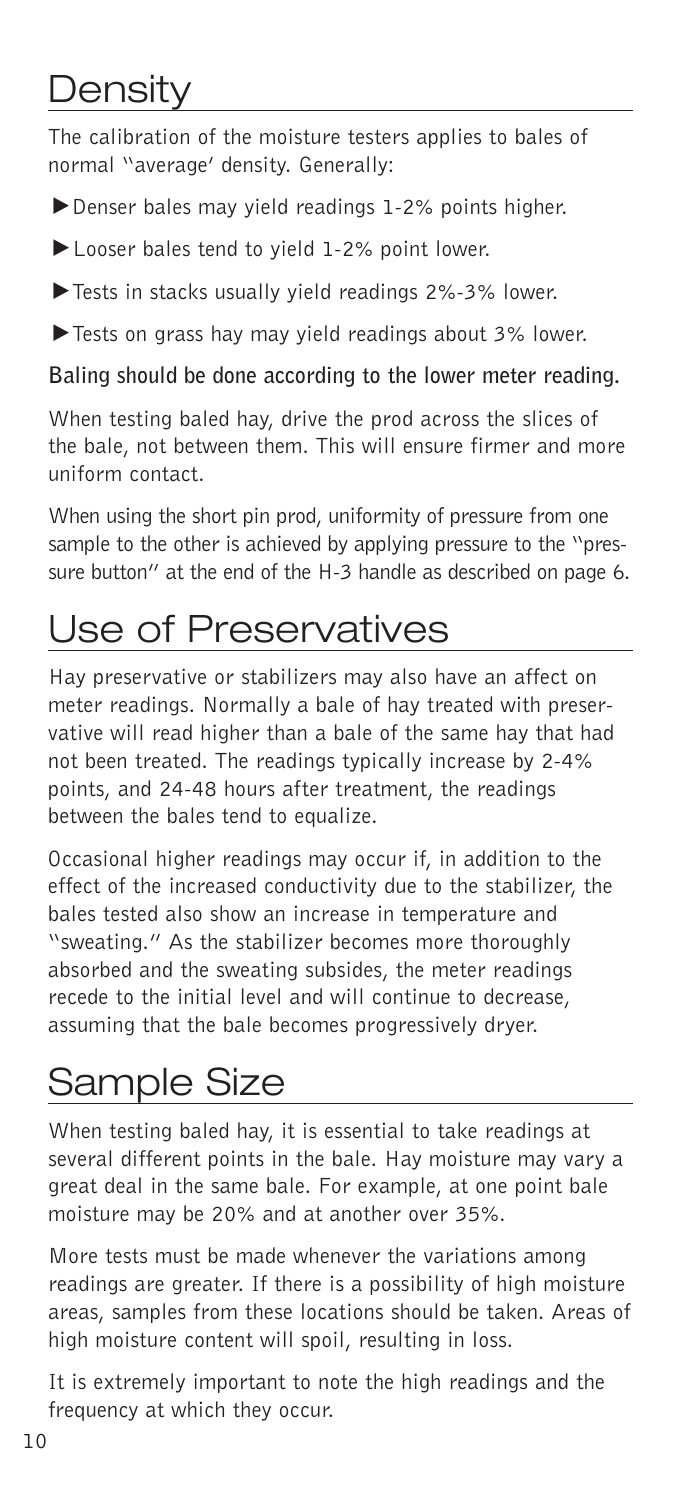## **CARE OF YOUR METER**

To keep your meter in good working order:

- Store your meter in a clean, dry place. The optional protective carrying case is an ideal storage place when the meter is not in use.
- ▶ Change the 9-Volt battery as needed. Continued use with a low battery may cause the meter to go out of calibration.
- $\blacktriangleright$  Clean the meter and probe with any biodegradable cleaner. Use the cleaner sparingly and on external parts only. Do not immerse the meter or any prod in water.
- Remove the battery if the meter will not be used for one month or longer.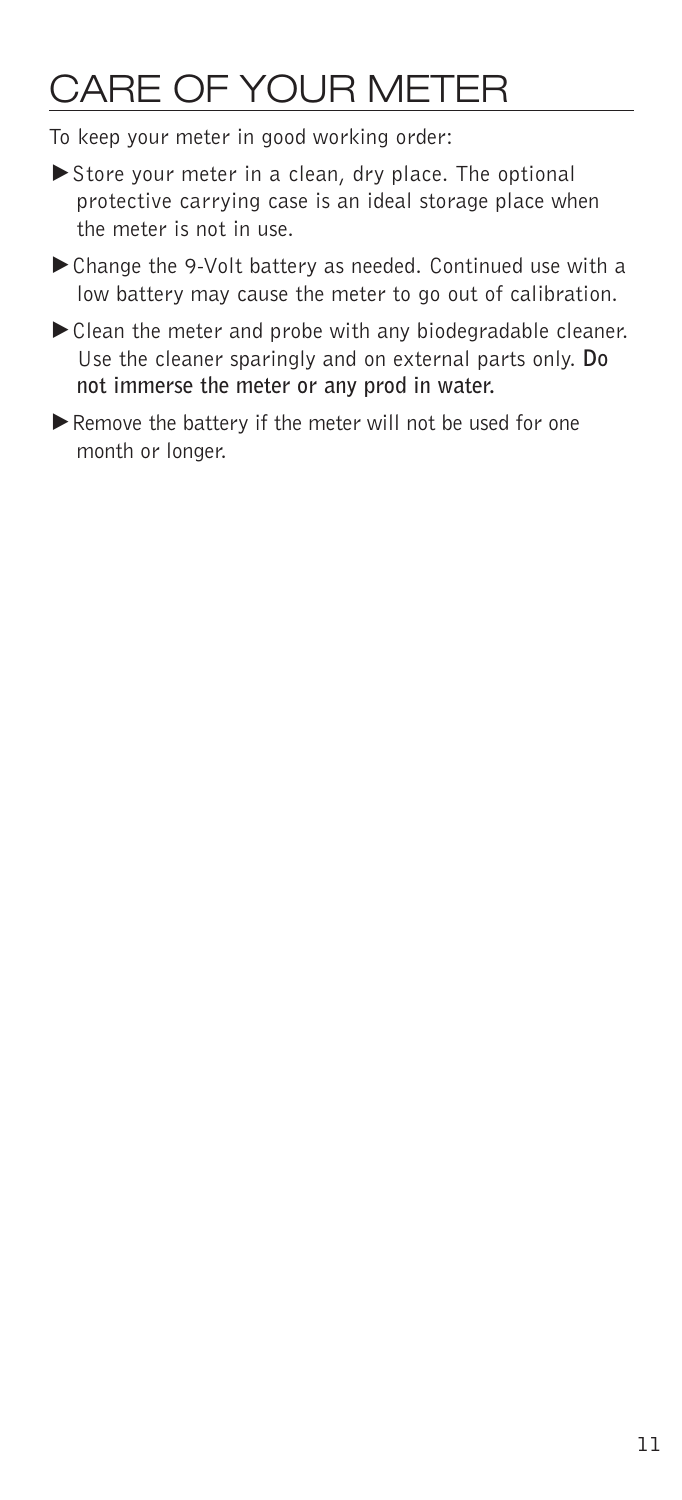## **SERVICE FOR YOUR METER**

- ▶ Before sending in your meter we recommend you give one of our trained technicians a call. Many times troubleshooting can be taken care of over the phone. Call us at 877-DELMHORST.
- ▶ Pack your meter securely. Enclose a purchase order or letter with a brief description of the problem.
- There is no need to call us for a return authorization number if you are within the U.S. Customers outside the U.S. must contact us for more specific instructions prior to returning a meter.
- Include your name, address, daytime phone and fax numbers or e-mail address. If you believe the meter is under warranty, please provide the original sales slip or invoice.
- Ship via UPS, Express Mail, Priority Mail, or any overnight courier who provides prompt service. Do not use standard parcel post.
- Insure your instrument for its full value and ship prepaid. We are not responsible for damage in transit.
- $\blacktriangleright$  We do not accept COD shipments or cover any incoming freight or duty charges on returned merchandise.
- Turnaround time on repairs is approximately two weeks.
- $\blacktriangleright$  We will call you with an estimate if you specifically request one, or if we determine that the meter may be too costly to repair.
- Non-warranty repairs will be returned via UPS/COD unless you have already established other payment terms. There is no COD service outside the U.S. To pay by credit card, include the card number and expiration date with your repair. We accept Visa/MasterCard and American Express.
- $\blacktriangleright$  Warranty repairs will be returned at no charge if shipped within the U.S. via UPS Ground Service. Freight charges for expedited services (i.e., Federal Express, UPS/2 Day, UPS/1 Day, etc.) are the customer's responsibility and will be charged as per the above terms.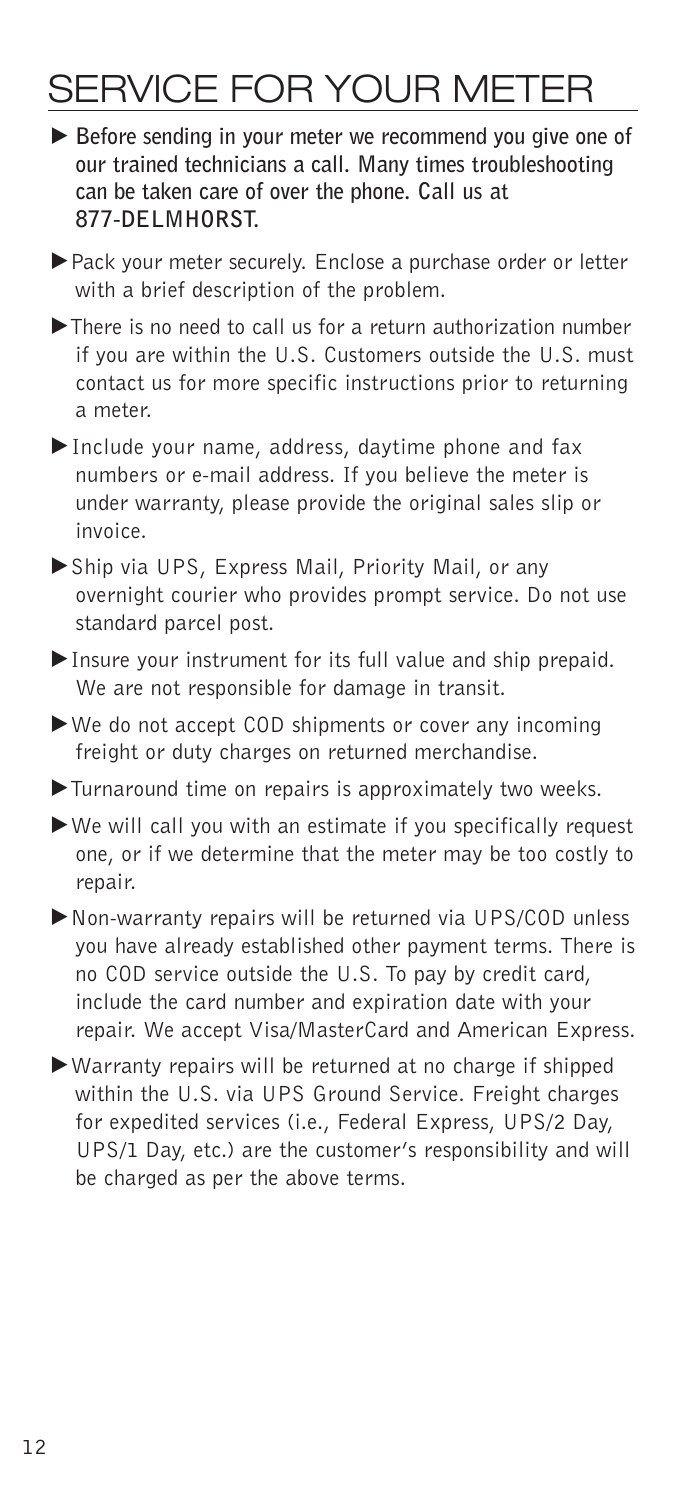## **WARRANTY**

Delmhorst Instrument Co., referred to hereafter as Delmhorst, guarantees its F-2000 meter for three years from date of purchase and any optional electrodes against defects in material or workmanship for 90 days. If, within the warranty period of the F-2000, you find any defect in material or workmanship return the meter following the instructions in the Service for Your Meter section. This limited warranty does not cover abuse, alteration, misuse, damage during shipment, improper service, unauthorized or unreasonable use of the meter or electrodes. This warranty does not cover batteries, pin assemblies, or pins. If the meter or any optional electrodes have been tampered with, the warranty shall be void. At our option we may replace or repair the meter.

Delmhorst shall not be liable for incidental or consequential damages for the breach of any express or implied warranty with respect to this product or its calibration. With proper care and maintenance the meter should stay in calibration; follow the instructions in the Care of Your Meter section.

Under no circumstances shall Delmhorst be liable for any incidental, indirect, special, or consequential damages of any type whatsoever, including, but not limited to, lost profits or downtime arising out of or related in any respect to its meters or electrodes and no other warranty, written, oral or implied applies. Delmhorst shall in no event be liable for any breach of warranty or defect in this product that exceeds the amount of purchase of this product.

The express warranty set forth above constitutes the entire warranty with respect to Delmhorst meters and electrodes and no other warranty, written, oral, or implied applies. This warranty is personal to the customer purchasing the product and is not transferable.